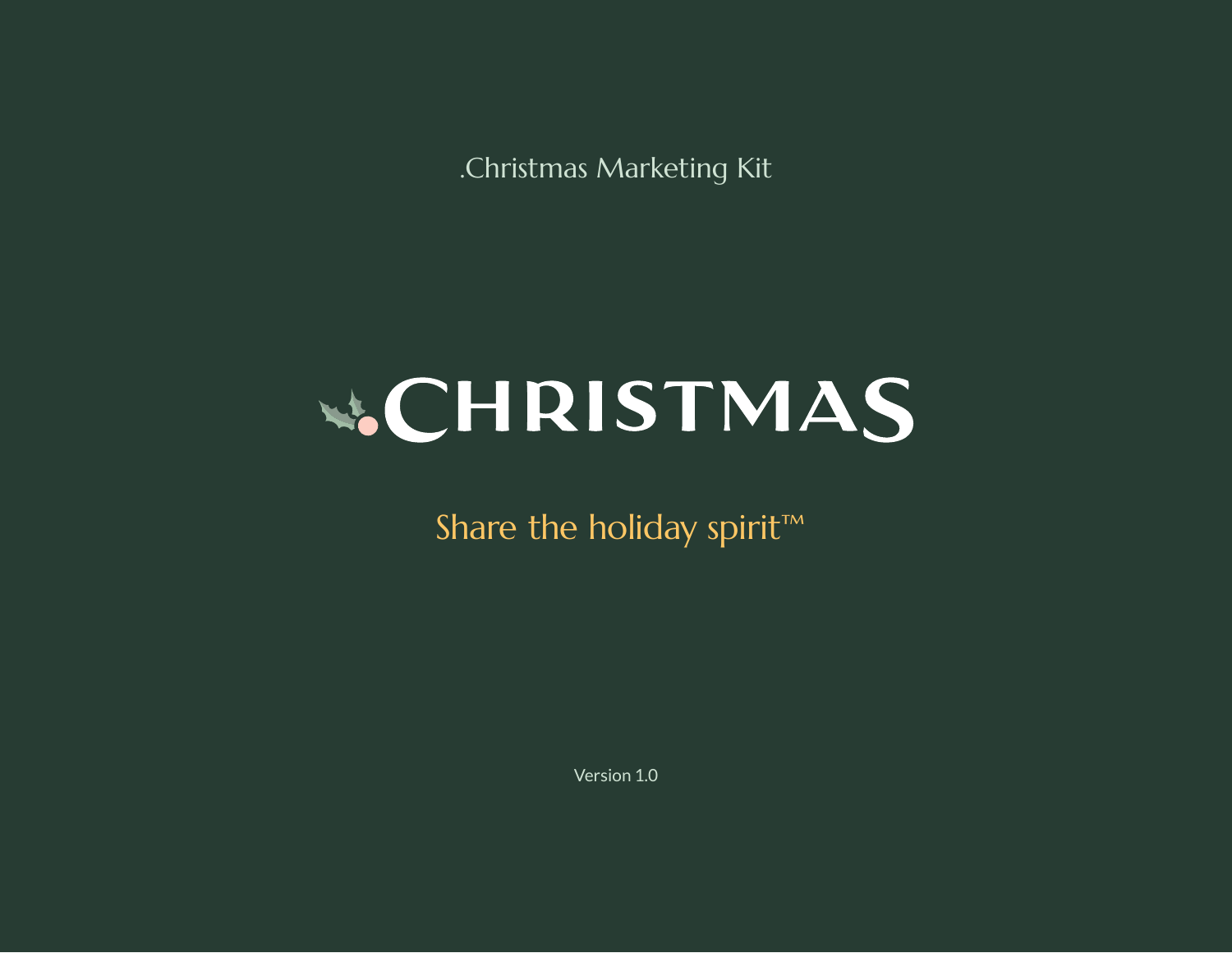### Introduction

Deck the halls with .Christmas – the domain name that spreads holiday cheer. Festive and fun, the unrestricted .Christmas domain is perfect for anyone who wants to jingle bell rock their online presence.

To encourage .Christmas customer attachment & add-on product bundling, please use this dedicated marketing kit. This kit includes:

- **Logo & Brand Guidelines [3](#page-2-0)**
- **Landing Page Content [8](#page-7-0)**
- **Top 5 Ways to Use .Christmas [9](#page-8-0)**
- **Email Content [10](#page-9-0)**

Use this kit to build up your marketing of .Christmas domains. Send questions or feedback to hello@gen.xyz, we look forward to hearing from you.

**The XYZ Team**

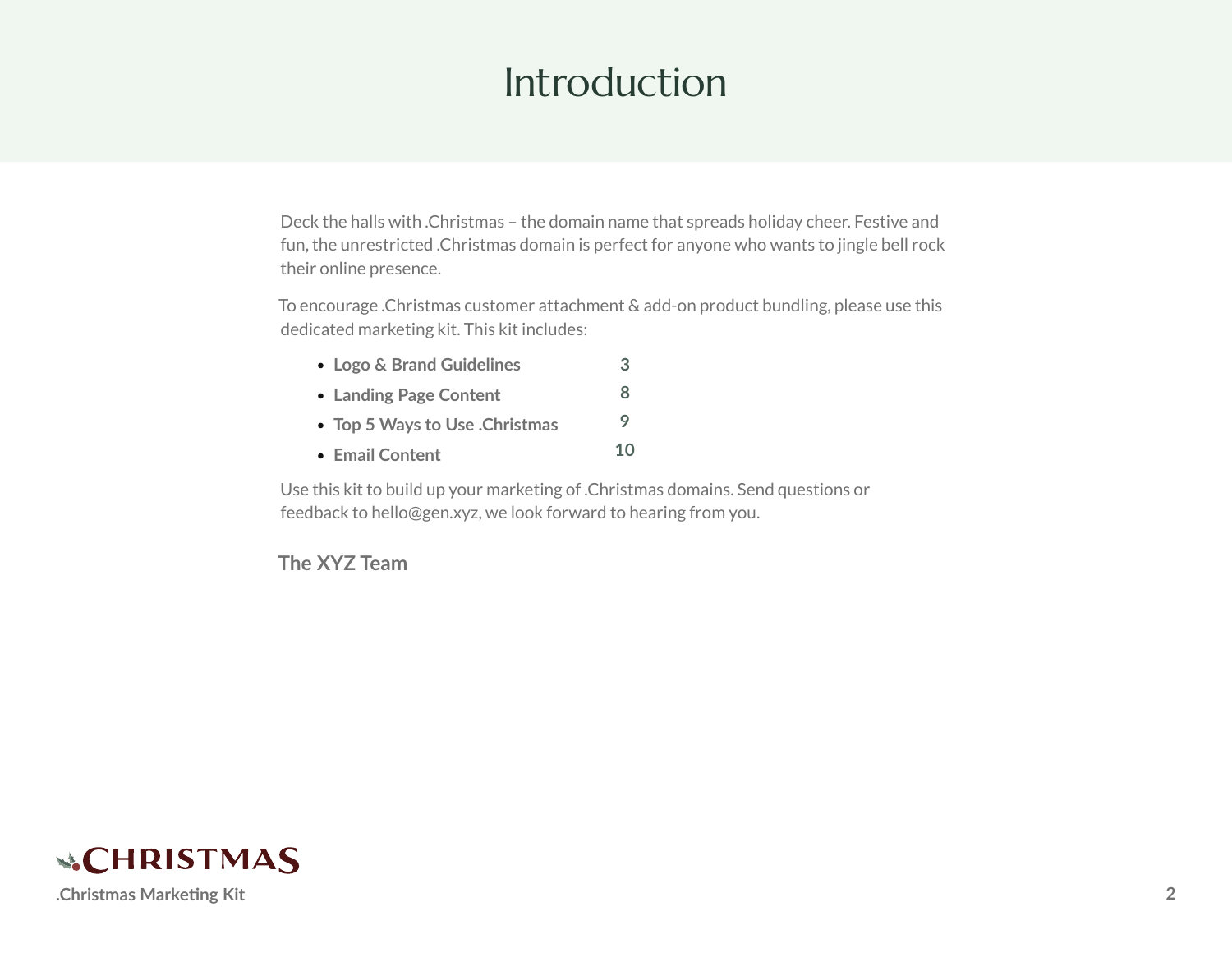#### <span id="page-2-0"></span>Logo

The logomark of the .Christmas **Primary Logotype** uses Dark Red (#4F1313).

# **W.CHRISTMAS**

Primary Logo



**.Christmas Marketing Kit 3** [Download logos at](https://nic.christmas/files) nic.christmas/files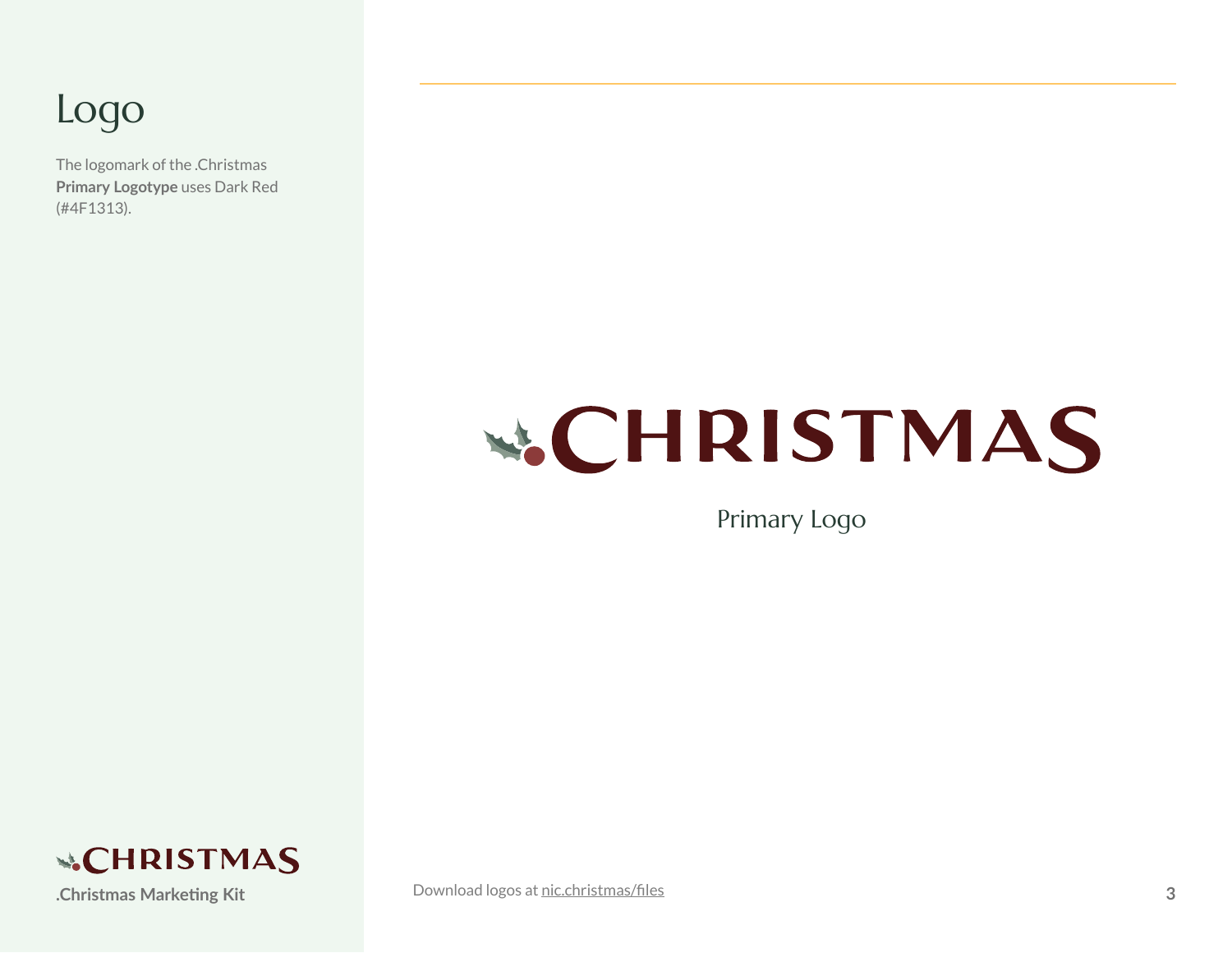# Logo Usage

Prioritize use of the **Primary Logo** in full color whenever possible.

Always ensure that there is sufficient contrast between the logo and the background.

Maintain a **comfortable amount of clearspace** around logos at all times.



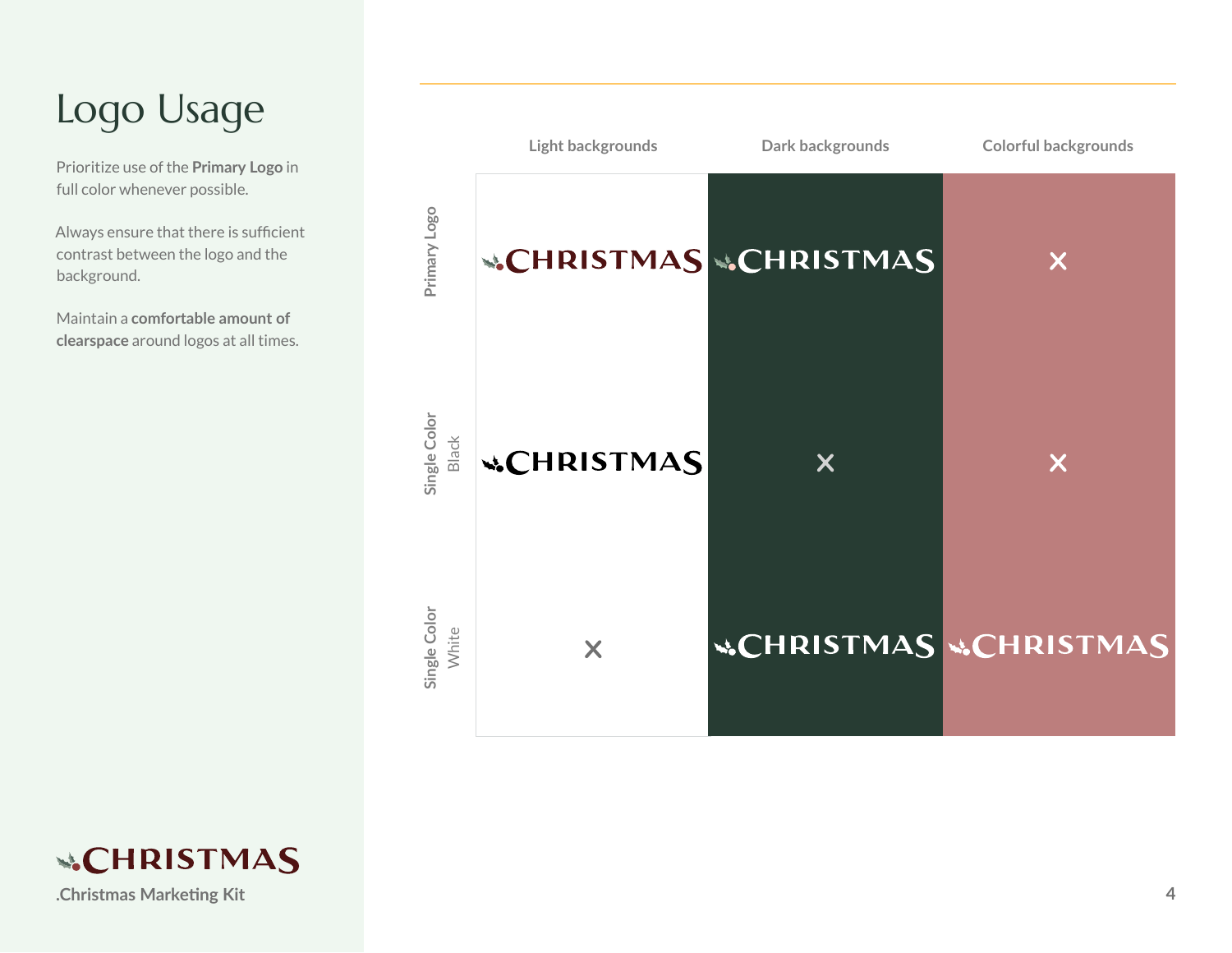### Logo Usage

These **unacceptable logo usage** examples break branding standards and/or defy formal design principles.

Use the files we provide in our logo package to avoid these problems: https://nic.christmas/files

#### Unacceptable logo usage

#### **&CHRISTMAS**

#### **X Problem: Wrong colors**

Use only approved brand colors as specified in these Design Guidelines.



**X Problem: Insufficient clearspace**

Provide sufficient clearspace around logo to ensure it does not collide or appear to be apart of other artwork.

# **&CHRISTMAS**

**X Problem: Logo is illegible on this background**

Use the correct logo colorings to ensure sufficient color contrast as required by these Design Guidelines.

#### **&CHRISTMAS**

**X Problem: Logo is modified**

Do not alter the logo design aside from scaling the logo proportionally.

**X Problem: Logo uses incorrect font** Do not alter the logo or font.



**X Problem: Outdated branding**

Use only the official logos found at: https://nic.christmas/files

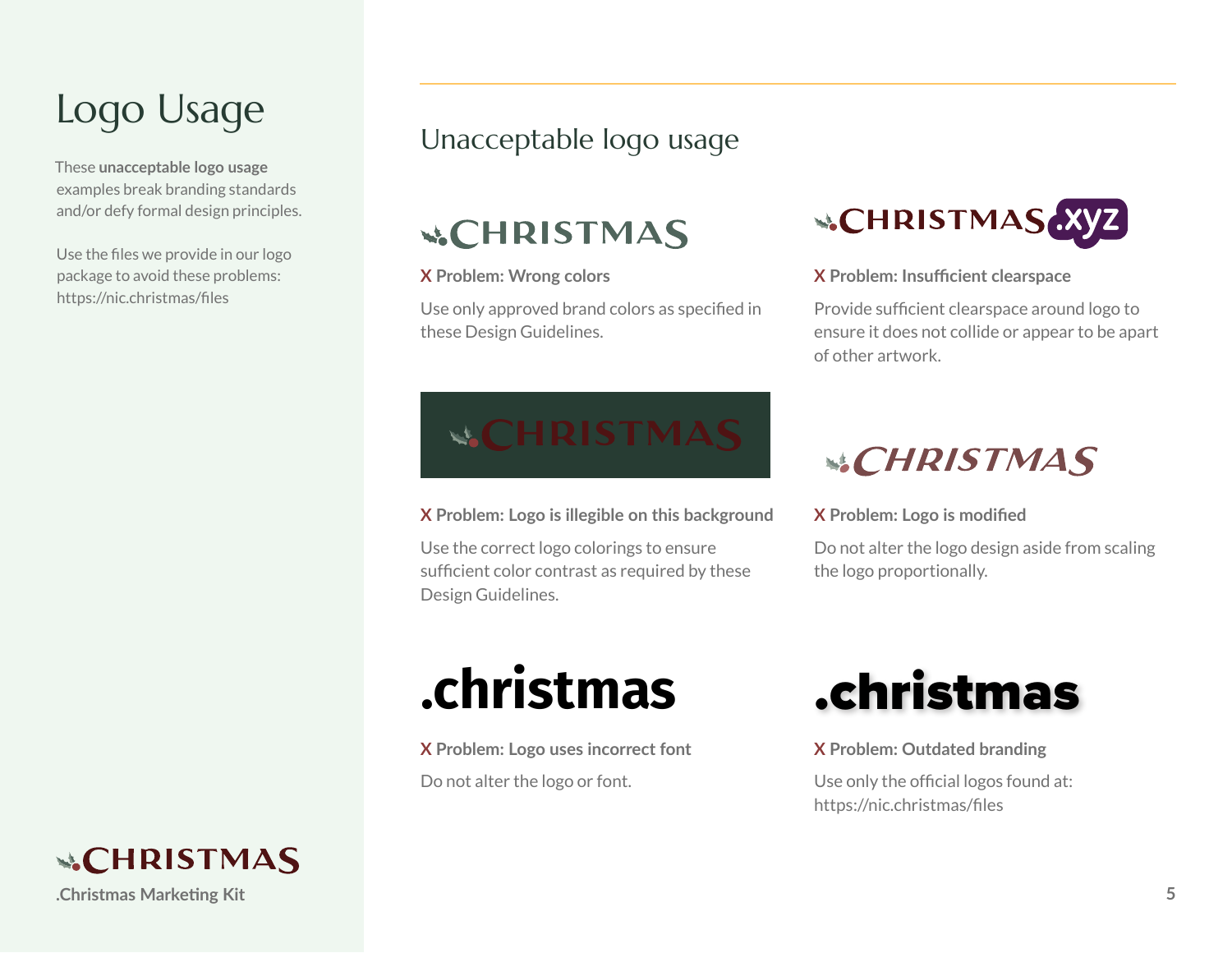# Brand Colors

Marketing materials should use these primary and neutral colors.

#### Primary Palette

Tints & Shades

| <b>Dark Red</b><br>#4F1313    |                                        | <b>Medium Red</b><br>#8C3B3A   |                               | <b>Light Red</b><br>#BC7E7D |                              |
|-------------------------------|----------------------------------------|--------------------------------|-------------------------------|-----------------------------|------------------------------|
| <b>Dark Green</b><br>#273C33  | <b>Medium-Dark</b><br>Green<br>#50655C | <b>Medium Green</b><br>#899A8D | <b>Light Green</b><br>#D0E3D4 |                             | <b>Pale Green</b><br>#EFF7F0 |
| <b>Gold</b><br><b>#FFC765</b> |                                        |                                |                               |                             |                              |

#### Neutral Palette

Tints & Shades

| #111111<br>#717171 | #D3D3D3 | #F7F7F7 | #FFFFFFF |
|--------------------|---------|---------|----------|
|--------------------|---------|---------|----------|

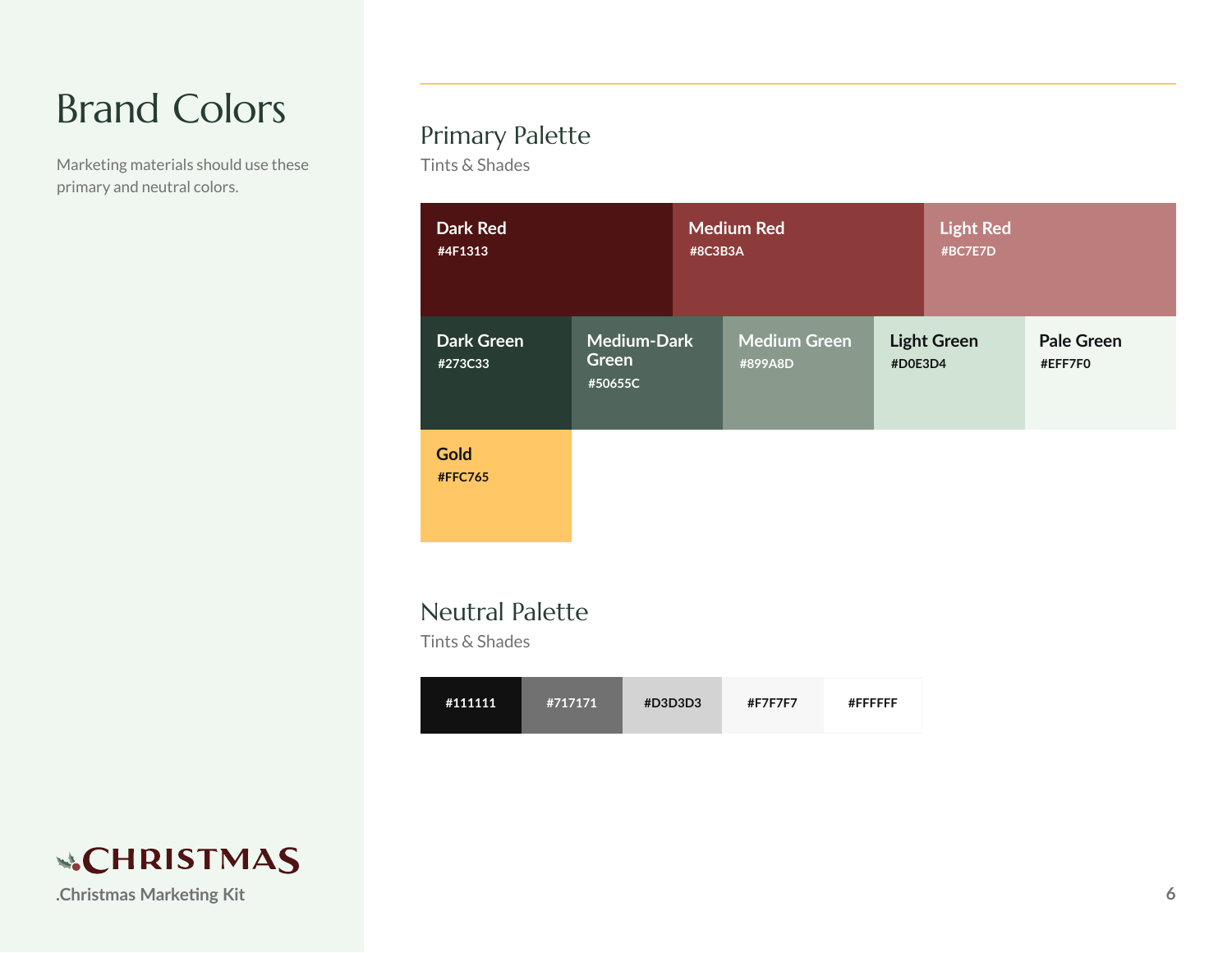#### Fonts

Use **Marcellus** for main headings.

Use **Marcellus or Marcellus in All Caps** for all other headings.

Use **Lato Regular** only for body paragraphs.

#### The quick brown fox jumps over the lazy dog. Marcellus

#### THE QUICK BROWN FOX JUMPS OVER THE LAZY DOG. Marcellus in All Caps

#### Lato Regular

Lorem ipsum dolor sit amet, consectetur adipiscing eli. Aenean nisl nunc, mattis vel facilisis sed (Link), finibus eu tortor. Aliquam laoreet nunc vulputate diam ornare eleifend. Nunc sed nunc lacus. Nam rhoncus hendrerit nisi, id ultrices sapien vulputate sit amet. Pellentesque non lorem non ante tempus luctus id eget felis. Nulla a mollis ipsum.

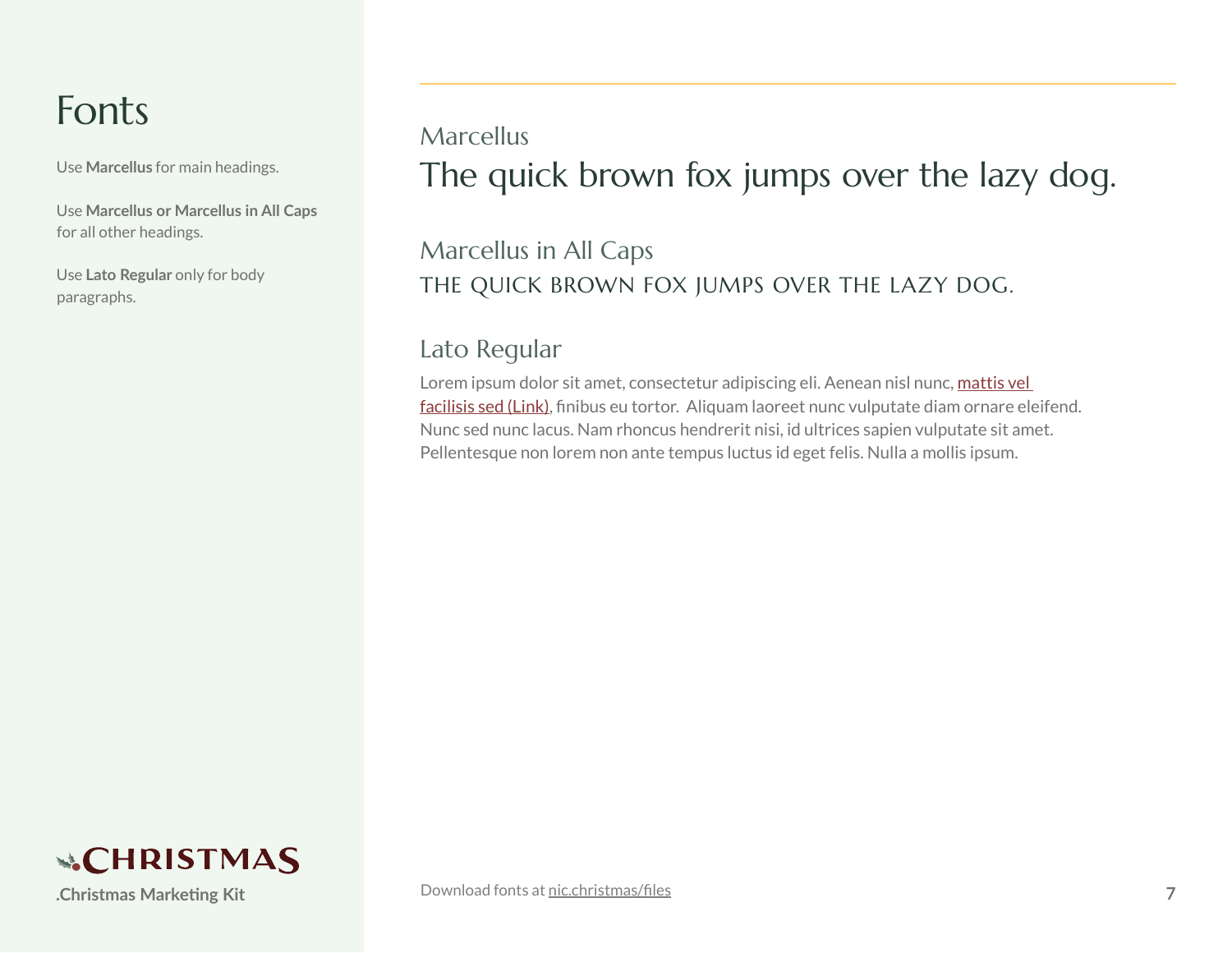### <span id="page-7-0"></span>Landing Page **Content**

**Main Tagline:** Share the holiday spirit™

**Website:** https://xyz.christmas

#### Bring good cheer with .Christmas

Celebrate the season with the .Christmas domain name. From promoting Christmas gifts and decor, to sharing gleeful gift guides online, to spreading joy with your holiday event website, the .Christmas domain is for holly jolly websites.

The .Christmas domain is perfect for:

- Holiday retailers & seasonal shopping websites
- Gift guides
- Holiday DIY Bloggers
- Christmas events and venues
- Churches and charities
- Christmas tree lots and farms
- Decorating services
- Party planners

Market your Christmas gifts, deals, and decor on **www.YourName.Christmas** or **www.YourCompany.Christmas**.

Share holiday DIY and gift ideas with **www.YourBlog.Christmas** or **www.YourBrand.Christmas**.

Use keyword-rich **www.YourType.Christmas** or **www.YourSpecialty.Christma**s to match what holiday shoppers are searching for.

Establish your website as the go-to destination of holiday events in your area with **www.YourCity.Christmas** or **www.YourState.Christmas**.

Promote your Christmas decorating services with **www.YourBrand.Christmas** or **www.YourCompany.Christmas**.



Create a merry and bright website with a .Christmas domain name.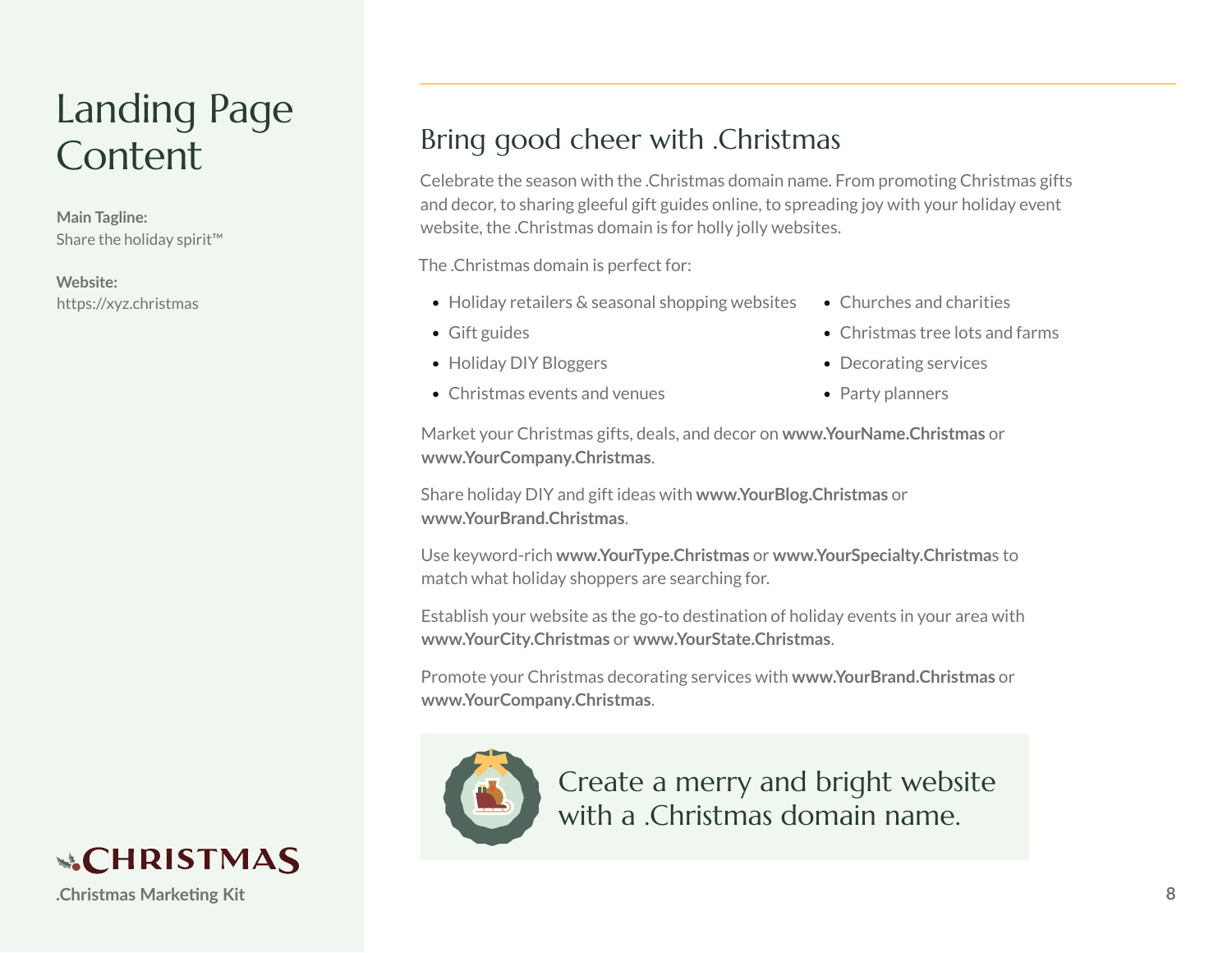# <span id="page-8-0"></span>Top 5 ways to

#### USE .Christmas Merry .Christmas domains will shine bright<br>
USE .Christmas Merry to holiday shoppers everywhere. to holiday shoppers everywhere.

- www.YourName.Christmas
- www.YourBusiness.Christmas
- www.YourBrand.Christmas
- 2. Festive .Christmas domains announce that your website will help your audience get into the holiday spirit.
	- www.YourBlog.Christmas
	- www.YourCommunity.Christmas
	- www.YourBrand.Christmas
- 3. Easy to remember .Christmas domain names make your holiday information easy to find online.
	- www.YourSchool.Christmas
	- www.YourChurch.Christmas
	- www.YourVenue.Christmas
- 4. Keyword-rich .Christmas domains match what holiday shoppers and event attendees are searching for.
	- www.YourMarket.Christmas
	- www.YourEvent.Christmas
	- www.YourStyle.Christmas
- 5. Location-based .Christmas domains establish your holiday event website in your region.
	- www.YourCountry.Christmas
	- www.YourCity.Christmas
	- www.YourState.Christmas

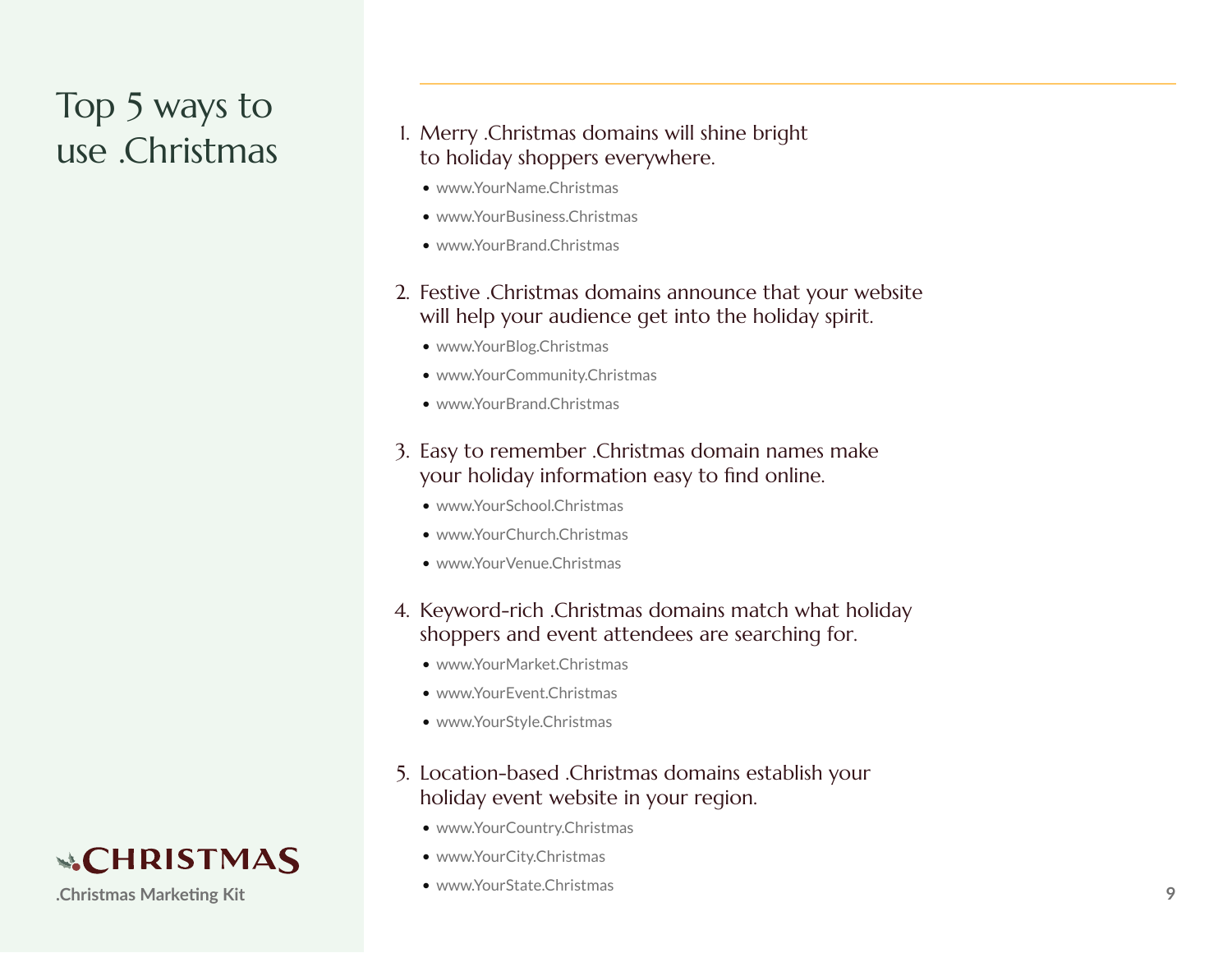#### <span id="page-9-0"></span>Email Content

#### Dedicated Email Content

#### **Subject: Share the holiday spirit™**

Spread holiday cheer with .Christmas domains. From promoting Christmas gifts and decor, to sharing gleeful gift guides online, or spreading joy with your holiday event website, .Christmas domain will help you create a holly jolly website.

#### **Reasons to choose .Christmas**

- Merry .Christmas domain names shine bright to holiday shoppers everywhere.
- Festive .Christmas domains show that your website will get your audience into the holiday spirit.
- Easy to remember .Christmas domains can make your holiday information easy to find online.
- Keyword-rich .Christmas domains can match what holiday shoppers are searching for.
- Location-specific .Christmas domains can establish your holiday event website in your region.

#### **Ways to use .Christmas**

- Market your Christmas gifts, deals, and decor on **www.YourName.Christmas** or **www.YourCompany.Christmas**.
- Share holiday DIY and gift ideas with **www.YourBlog.Christmas** or **www.YourBrand.Christmas**.
- Use keyword-rich **www.YourType.Christmas** or **www.YourSpecialty.Christmas** to match what holiday shoppers are searching for.
- Establish your website as the go-to destination of holiday events in your area with **www.YourCity.Christmas** or **www.YourState.Christmas**.
- Promote Christmas decorating services with **www.YourBrand.Christmas** or **www.YourCompany.Christmas**.

Celebrate the season with .Christmas.

**Register your .Christmas domain now**